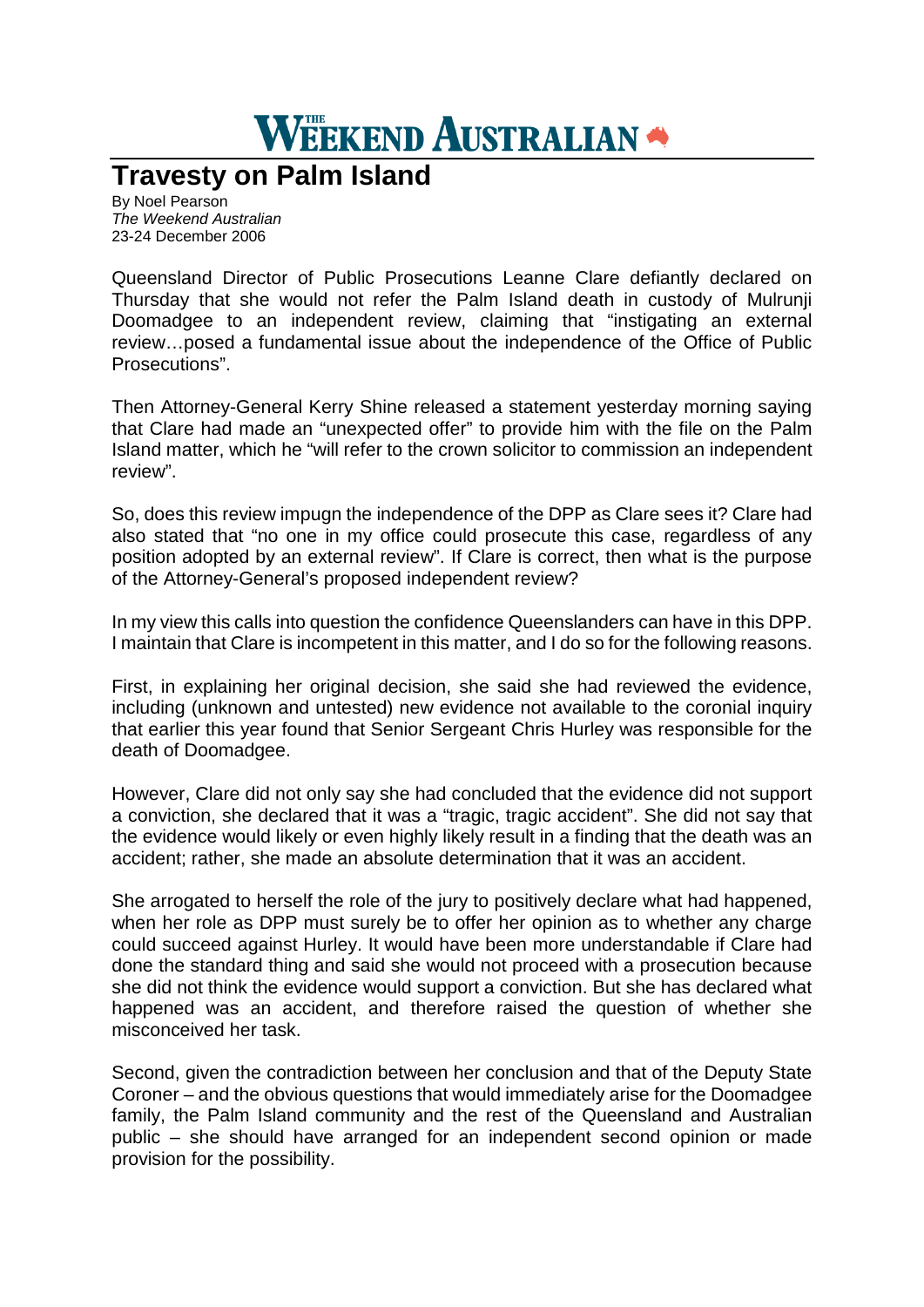It is a huge call to not proceed with a prosecution when a coroner has made a positive finding that someone is responsible for a death, and Clare should have understood that hers could not be the last word on the matter.

Why did she not do what was open to her to do, especially given that there was already a precedent in the Scott Volkers case, when the opinion of the NSW DPP was sought? It is no answer for Clare to say, as she did in her Thursday statement, that the Volkers case was different because there were two police investigations. The point is that it was still within her power to refer the Doomadgee case to another jurisdiction for an independent opinion.

Third, when you look at Clare's litany of blunders since her original appointment as DPP, there is a pattern. That pattern is the nervous anxiety that comes from trying to reconcile a sensitivity to the prevailing public winds with a concern that one must be doubly impartial and doubly dispassionate and doubly independent: because you know that you are under scrutiny precisely because you have not been appointed on the basis of your credentials for the job, but also to advance a social principle that the appointing politicians have sought to effect throughout public institutions.

Pauline Hanson and former chief magistrate Di Fingleton were victims of this psychology. Persons who hold such intense public positions as DPP must be confident in their ability to do what the job requires of them, and be confident of the public's confidence in them.

This is why seniority and records are so important in public appointments and should not be carelessly abandoned by politicians seeking to advance social equity. If one is unknown to the public, then one must be confident that the public's confidence will grow with one's performance. There is little doubt about Clare's basic social and moral sympathies: I reckon she would readily tick the "social justice for Aborigines" box in any survey. But when you do not possess the confidence to be dispassionate, impartial and independent, then having such social and moral inclinations makes you vulnerable to being too anxious to appear impartial. This works to the detriment of the party with whose sympathies you are – and are known to be – aligned.

When Clare said that she would act on the evidence and not emotion, she did not convince me that that was what she had done.

What has happened here is an unequivocal injustice. An Aboriginal man has died in the custody of a policeman, having sustained a liver cleaved in two. An extraordinary police and judicial full-court press is inflicted on the Palm Island community following the subsequent riot: Tactical Response Group police storm homes with guns, people are banned from their island, bail is refused, police investigations are relentless, charges are laid.

The police investigation of the death was utterly compromised, with all indications pointing to a flawed inquiry and no indication whatsoever of the police hierarchy acting to ensure confidence in the performance of the service's public duties.

Three Palm Islanders are charged with riot offences, plead guilty and are convicted and sentenced by a highly experienced judge, but the Attorney-General instructs the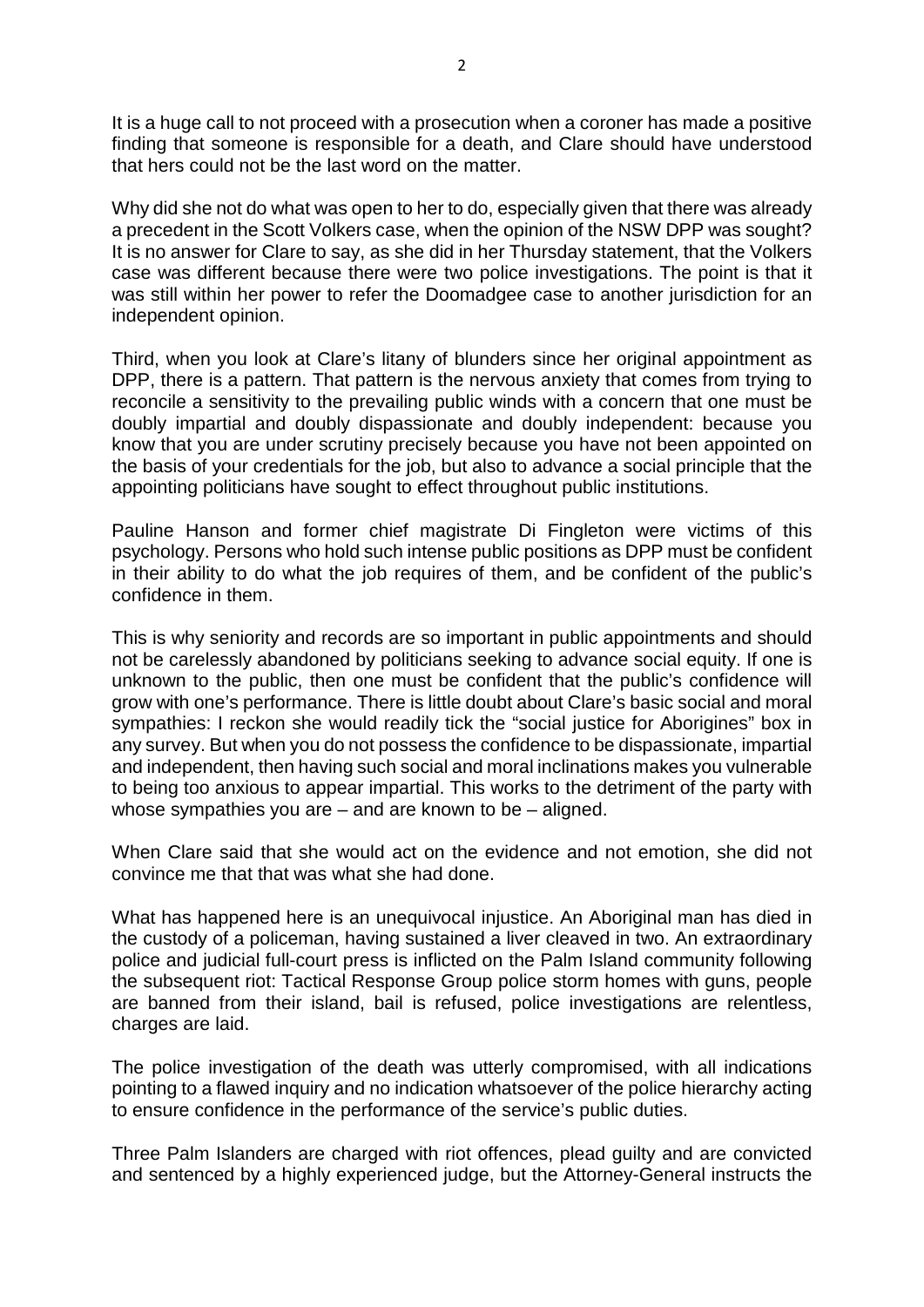DPP to appeal to the Court of Appeal which, in a breathtaking judgment by the chief justice, Paul de Jersey, increases the sentences and sends a mother of four children to prison. Her children are made wards of the state.

The dead man's only child takes his own life in the period following his father's death. Remaining Palm Islanders charged with riot offences are awaiting trial. Hurley and his mates from the police service who exonerated him return to their jobs.

How can this be an acceptable outcome of this case? What brought about this travesty? The actions of former attorney-general Matt Foley in making such egregious appointments as that of Clare to senior positions of public trust on the basis not of merit but of social equity must be seen as a failure. Social justice is never served when key institutions are not served by the most competent people available.

In an immediate sense, Police Commissioner Bob Atkinson must bear chief responsibility for the conduct of his officers. Rather than upholding the integrity of his service by ensuring that while an officer accused of causing death is not unfairly prejudiced in any investigative and judicial proceedings, nothing is done to raise questions about the impartiality of the police through the strictest observance of proper procedures, Atkinson's media utterances sounded as if he was counsel for the accused officer or an alternative spokesman for the Queensland Police Union instead of the person responsible for an important public institution. Atkinson's miserable failure could well be extended to his minister, but it is futile to do so in the case of Judy Spence. It is idle to think that she can be held responsible for anything.

Premier Peter Beattie's failure was to not intervene earlier. For example, Beattie's initial support for Atkinson's outrageous decision to place Hurley on desk duties after the coronial finding was wrong and contributed to the now collapsed confidence in Queensland's criminal justice system. I have no doubt that Beattie holds in his heart a tender concern for the Doomadgee family and a genuine desire to make life better for the people of Palm Island, especially its children. I have said before that Beattie has taken action, through legislation implementing alcohol management plans in communities, that has resulted in saving the lives of many Aboriginal Queenslanders. The decrease in homicides is evidence of Beattie's courage and achievement.

I met an impressive man called Lex Wotton on Palm Island last Wednesday. He is mentioned in the chief justice's judgment increasing the sentences on the three Palm Islanders found guilty of rioting: "One Wotton led the crowd from the meeting place over a distance of approximately 80 m to the police station."

This Wotton is a true leader and he told me he was a staunch supporter of the alcohol management plan in his community. I have no doubt that the salvation of Palm Island will depend on the leadership of Wotton and that group of young men whose passion for their people is a precious and indispensable starting point if the Beattie Government is serious about a future for this island of sorrow. An angry leadership and responsibility must be turned to constructive good.

The problem for Beattie is that he ends up carrying the crisis load of his ministers, who do not have solutions to the problems facing the state, not least its indigenous peoples.